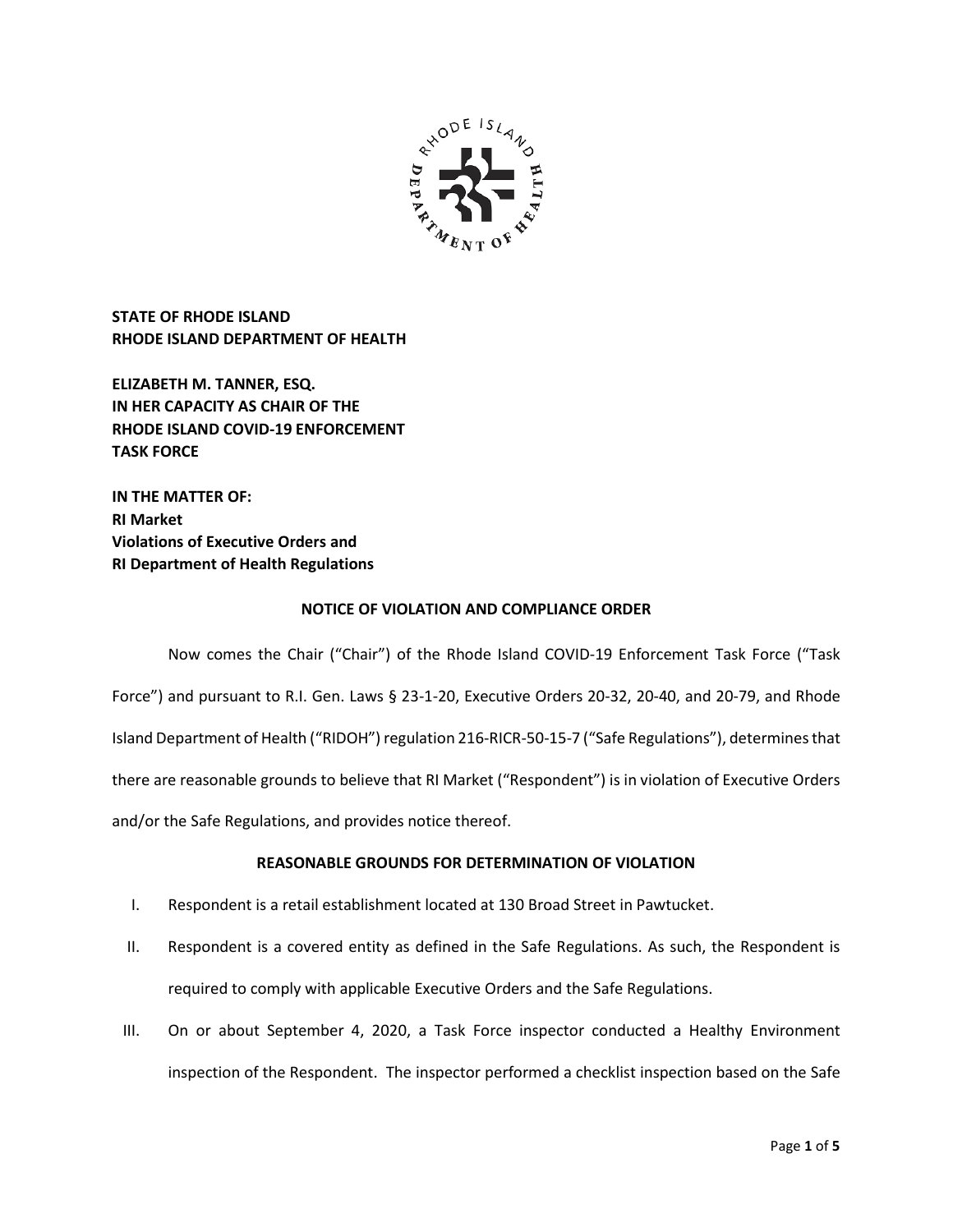Regulations and determined that Respondent scored a 7/11 for overall requirements. After the inspection, the inspector provided information and resources to the Respondent to help it achieve full compliance. This included a recommendation to the Respondent on how to access www.ReopeningRI.com and the relevant websites for the Executive Orders, rules, regulations, and guidance. The Respondent was also advised that an inspector would conduct a reinspection in the near future.

- IV. On or about October 15, 2020, a different Task Force inspector conducted a reinspection of the Respondent. The inspector met with manager Sahab Alattar and performed a checklist inspection based on the Safe Regulations. The inspector determined that the Respondent scored a 5/12 for overall requirements.
- V. Therefore, as a result of the Respondent's continued failure to comply with applicable Executive Orders and the Safe Regulations, and in the absence of any other information to rebut the allegations above, RIDOH has drawn the conclusion that the above allegations are true, and the Respondent is not in compliance with applicable Executive Orders and/or the Safe Regulations.

### **ALLEGED VIOLATIONS**

The following alleged violations stem from the October 15, 2020 reinspection.

- I. Respondent is in violation of Section  $7.4.1(A)(1)$  of the Safe Regulations, which requires each covered entity to develop, maintain, and ensure compliance with a written plan for the safe operation of the establishment. Upon request, Respondent could not produce a written plan.
- II. Respondent is in violation of Section 7.4.1(A)(1)(a) of the Safe Regulations, which requires establishments to ensure compliance with a plan that includes procedures relative to, among other things, physical distancing at all times, to the extent feasible, and additional measures to be taken in high traffic, communal, or other areas where physical distancing is not feasible. As stated,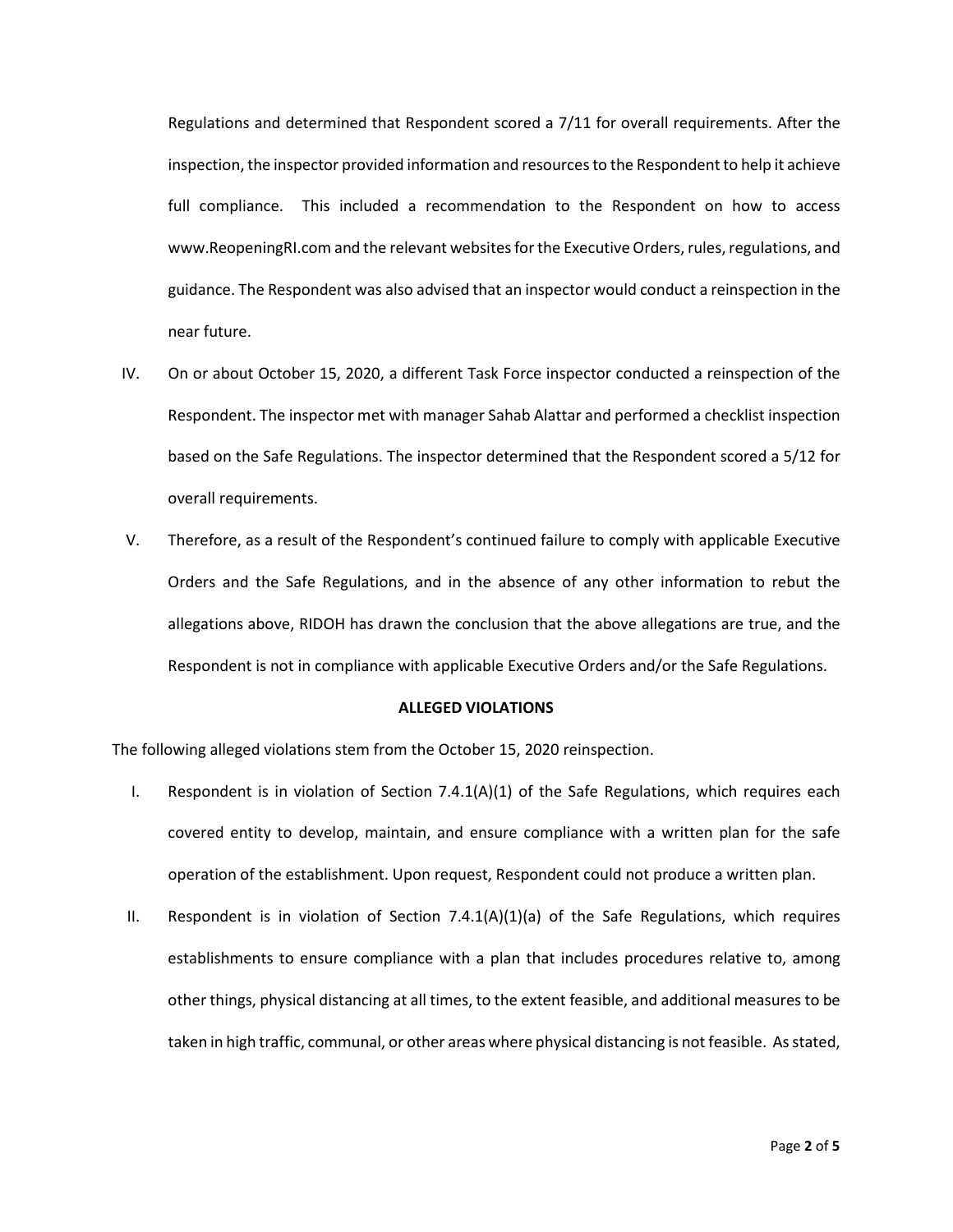above, Respondent admitted to not having the required plan and the inspector observed that there were no measures in place to ensure that physical distancing was maintained.

- III. Respondent is in violation of Section 7.4.1(A)(4) of the Safe Regulations, which requires each covered entity to ensure the placement of posters or signs at entry to its establishments educating any individual at the establishment concerning entry screening, required physical distancing, use of cloth face coverings, and other subjects as provided in guidance issued by RIDOH. The inspector observed that none of the required information was posted at the entry to the establishment and concluded, therefore, that the Respondent failed to ensure the placement of required posters.
- IV. Respondent is in violation of Sections 7.4.1(A)(6) & (7) of the Safe Regulations, which require each covered entity to ensure the performance of environmental cleaning of its establishments once per day and to maintain records documenting such environmental cleaning. Upon request, the Respondent could not produce the required records.
- V. Respondent is in violation of Section 7.4.1(A)(6) of the Safe Regulations, which requires each covered entity to clean commonly touched surfaces, such as shared workstations, elevator buttons, door handles and railings in accordance with CDC guidance for specific industries. The inspector observed surfaces such as countertops, cash register stations, and credit card keypads to be used by multiple customers without cleaning between uses, and concluded, therefore, that the Respondent did not clean high touch surfaces in accordance with CDC guidelines for its industry.
- VI. Respondent is in violation of Section 7.4.1(A)(2) of the Safe Regulations, which requires each covered entity to implement and ensure compliance with screening of all individuals entering its establishment(s) at any time for any reason. Upon inquiry, the Respondent admitted that it did not conduct entry screening. The inspector observed several customers enter the store, none of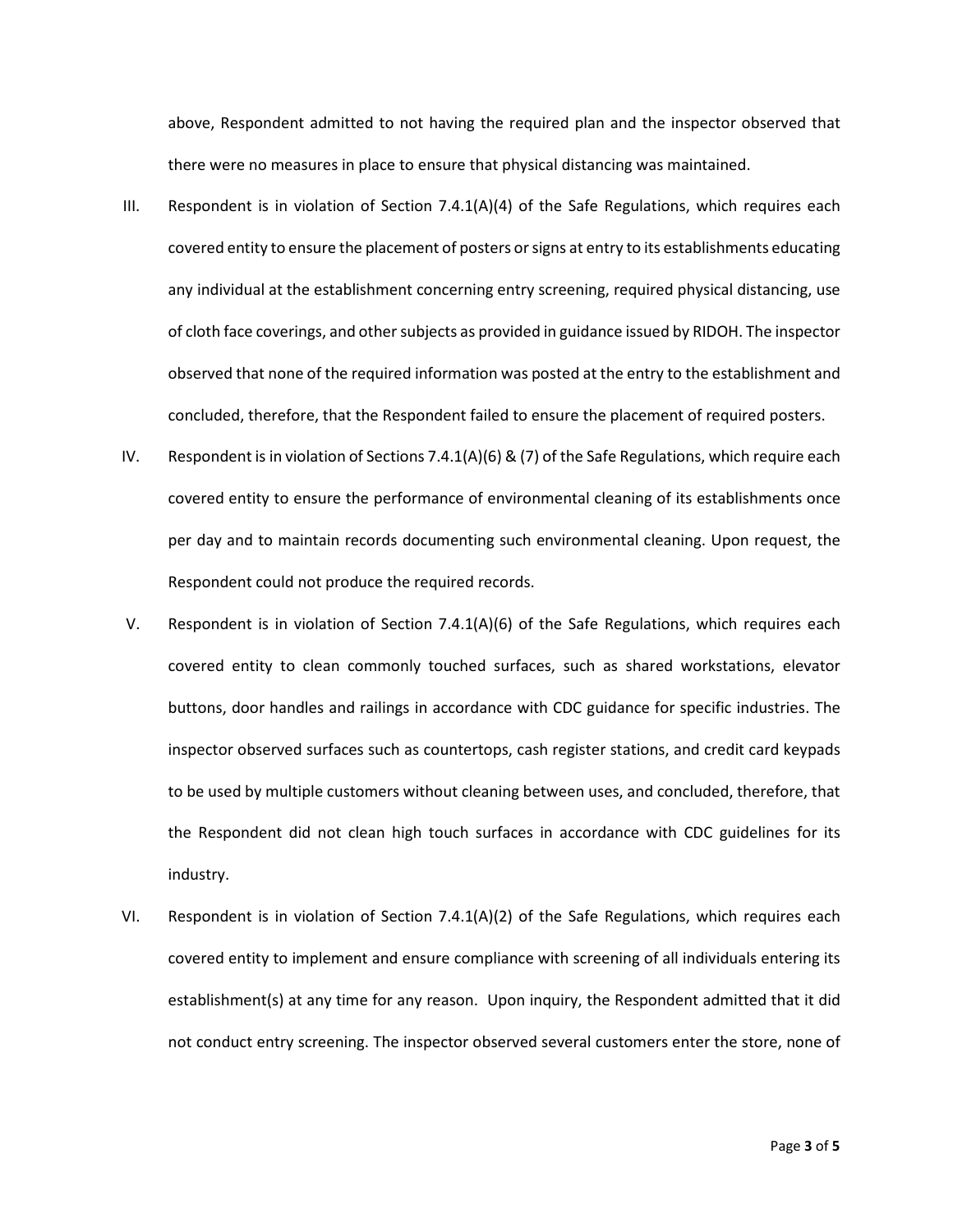was were screened by the Respondent. In addition, there were no posters visible at or near the entrance concerning entry screening.

VII. Respondent is in violation of Section 7.4.1(A)(8) of the Safe Regulations, which requires all covered entities to maintain an employee work log that identifies the full name, phone number, and the date and time of all shifts worked by each employee. This work log must be maintained for at least thirty (30) days. Upon request, Respondent could not produce an employee work log.

#### **ORDER**

It is hereby ORDERED, that on or before the tenth (10<sup>th</sup>) day from service of this Notice of Violation and Compliance Order, Respondent shall remedy the above cited violations and come into full compliance with applicable Executive Orders and Regulations, by fulfilling the conditions as set forth below:

- I. Respondent shall develop, maintain, and ensure compliance with a written plan for the safe operation of the establishment.
- II. Respondent shall ensure compliance with its plan for safe operation, required pursuant to Section 7.4.1(A)(1) of the Safe Regulations, including compliance with, among other things, procedures consistent with the Safe Regulations relative to physical distancing at all times, to the extent feasible, and additional measures to be taken in high traffic, communal, or other areas where physical distancing is not feasible.
- III. Respondent shall ensure the placement of posters or signs at entry to its establishment educating any individual at the establishment concerning entry screening, required physical distancing, use of cloth face coverings, and other subjects as provided in guidance issued by RIDOH.
- IV. Respondent shall ensure the performance of environmental cleaning of its establishment once per day and maintain records documenting such environmental cleaning.
- V. Respondent shall clean all high touch surfaces in accordance with CDC guidelines, in accordance with its specific industry, and maintain records documenting such cleaning.